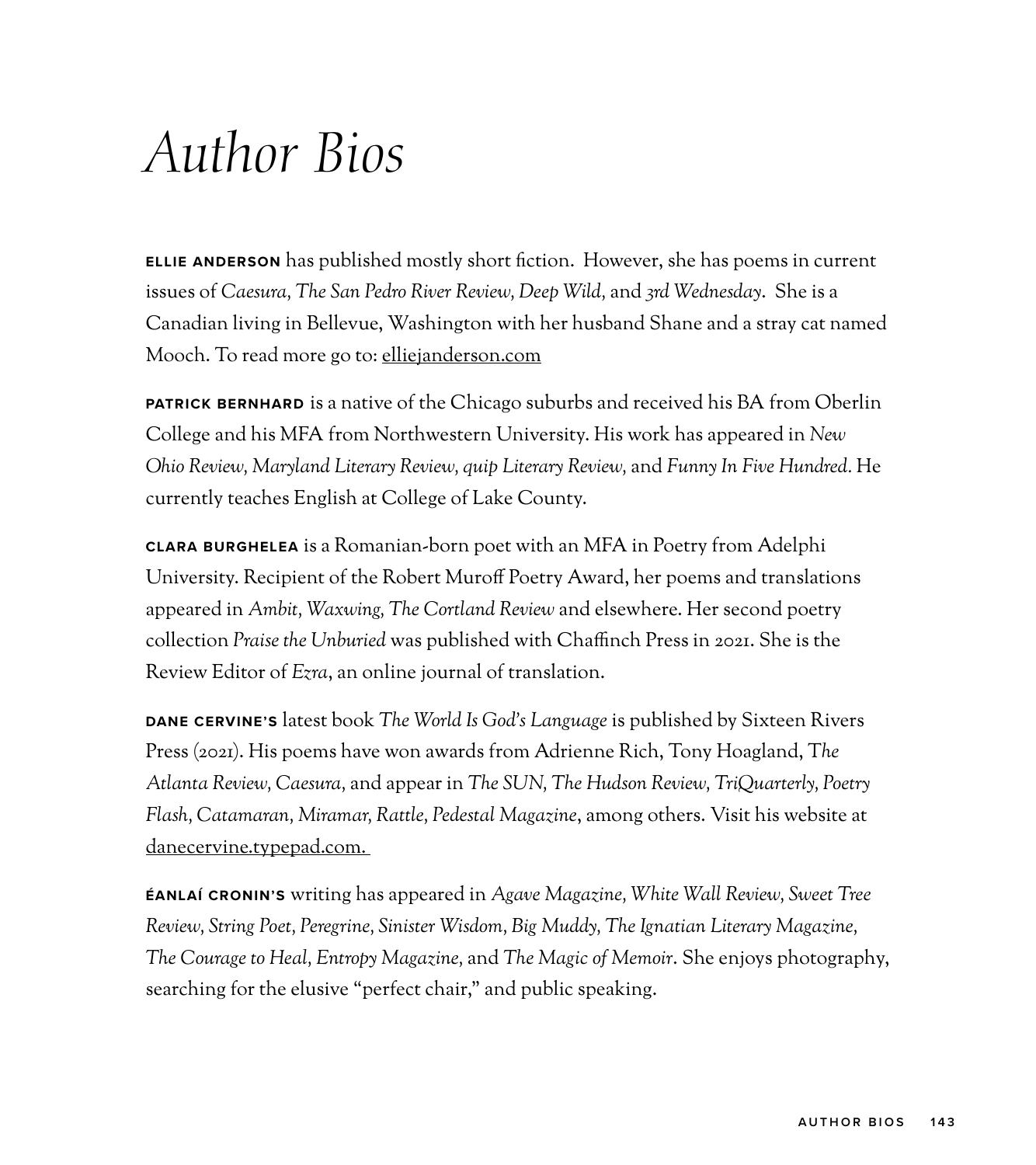**KATHIE GIORGIO** is the critically acclaimed author of five novels, two story collections, three poetry books, and an essay collection. A novel, *All Told*, will be released in 11/2021, and a poetry chapbook, *Olivia In Five, Seven, Five; Autism In Haiku*, will be released in August 2022.

**ROSALIND GOLDSMITH** lives in Toronto. She has written radio plays for CBC Radio Drama and a play for the Blyth Theatre Festival. Her short stories have appeared in journals in the USA, the UK and Canada, including *Litro, Fairlight Books, Chiron Review, Into the Void, Stand* and *Fiction International*.

**JONATHAN GREENHAUSE** won the Telluride Institute's 2020 Fischer Poetry Prize. He has poems recently appearing or forthcoming in *FreeFall, The Ginkgo Prize for Ecopoetry, The New Guard, New York Quarterly, Poetry East,* and *RHINO*. This is his 3rd time appearing in *Bryant Literary Review*.

**YVONNE HIGGINS LEACH** spent decades balancing a career in public relations, raising a family, and pursuing her love of writing poetry. Her first collection of poems is called *Another Autumn*. Her latest passion is working with shelter dogs. She splits her time living in Vashon and Spokane, Washington. For more information, visit [yvonnehigginsleach.com](http://yvonnehigginsleach.com).

**TYREL KESSINGER** is a stay-at-home dad of two wild animal-like things. His work can be found here and there and most recently in *Washington Square Review, Crab Creek Review* and *Wilderness House*. To read all his many viral tweets look no further than [@KessingerTyrel.](https://twitter.com/KessingerTyrel)

**AMY LAWLESS** is a poet living in Brooklyn. She is the author of the poetry collections *My Dead* and *Broadax*, both from Octopus Books, and a chapbook *A Women Alone* (Sixth Finch). She is also coauthor of the book *I Cry: The Desire to Be Rejected* from Pioneer Works Press. She was the recipient of a NYFA poetry fellowship.

**ROGER LOGAN** lives in Woodstock, Vermont, with his spouse, cat, dog, and at the moment a lot of chickadees and titmice. Roger is a freelance digital marketer and business writer, but now spends most of his working time writing fiction, which is a lot more fun.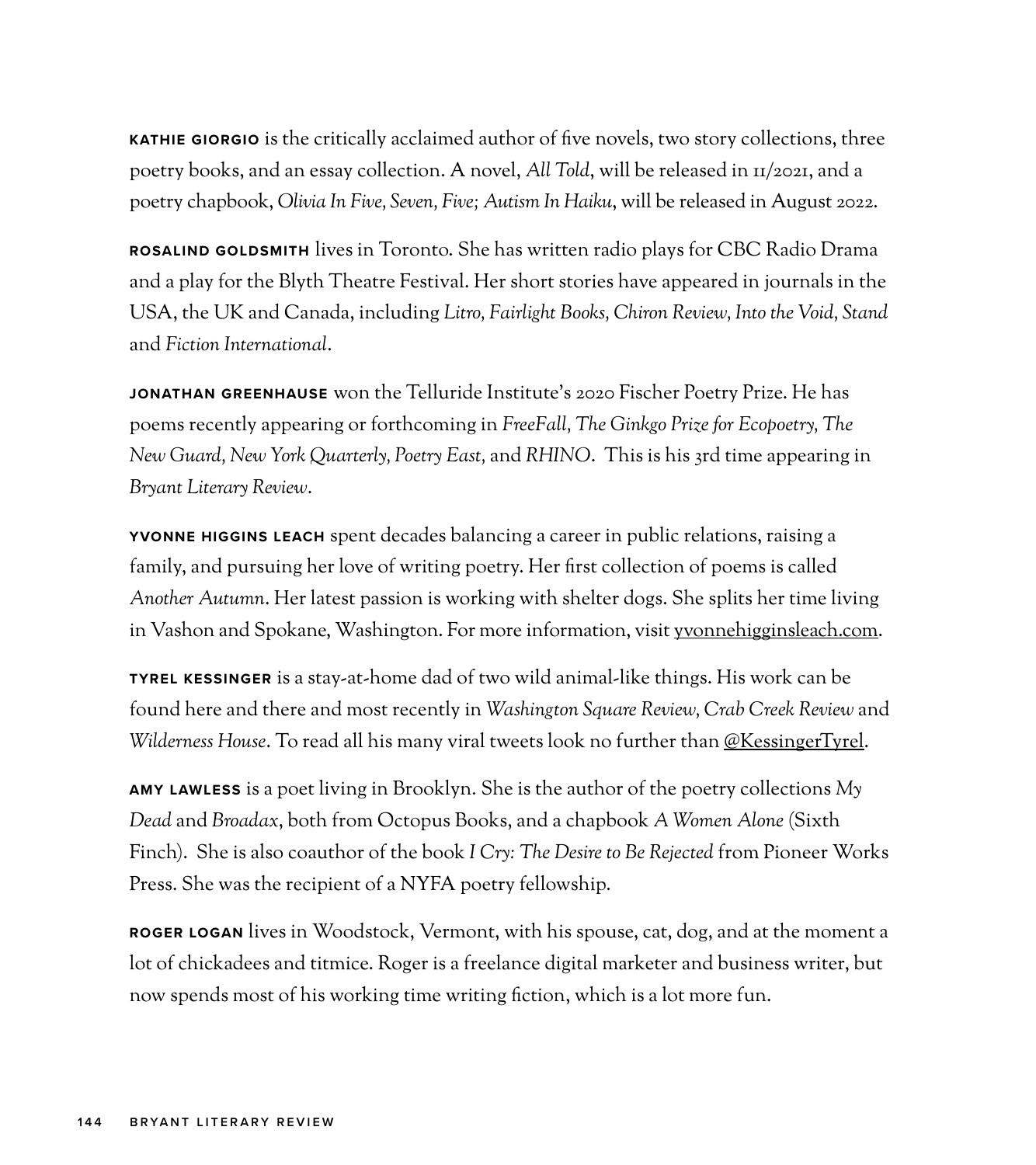**DAVID O'CONNELL'S** work has appeared in *New Ohio Review, The Cincinnati Review, Copper Nickel,* and *North American Review*, among other journals. His first full-length collection, *Our Best Defense*, is forthcoming from Červená Barva Press. You can find more of his work at [davidoconnellpoet.com.](http://davidoconnellpoet.com)

**MARLENE OLIN** was born in Brooklyn, raised in Miami, and educated at the University of Michigan. Her short stories and essays have been published in journals such as *The Massachusetts Review, Catapult, PANK*, and *The Baltimore Review*. She is the recipient of both the 2015 Rick Demarinis Fiction Award and the 2018 So To Speak Fiction Prize. Her work has been nominated for the Pushcart Prize, Best of The Net, Best Small Fictions, and for inclusion in *Best American Short Stories*.

**P.J. POWELL** has been published in *Across the Margin*, *Evening Street Review, Valparaiso Fiction Review, Youth Imagination* and other places. She co-hosts a podcast about writing and books called "Write Away with Nat and P.J." Follow her on Twitter [@2PSays](https://twitter.com/2PSays), and visit her blog at [creatorology.com.](http://creatorology.com)

**DEBORAH S. PRESPARE** lives in Brooklyn, New York. She completed her undergraduate studies at Cornell College and received an M.A. in Writing from Johns Hopkins University. Her work has appeared in *Menda City Review, Potomac Review, Red Rock Review, Soundings East, Third Wednesday, Valparaiso Fiction Review*, and several other publications.

**ALEX SMITH** is a writer from Providence, RI. His fiction has appeared in *Flash Fiction Magazine, Into the Void, Arc{hive},* the Creative Writing Outloud podcast, and in his book, *The Perfect Man and Other Stories of the Supernatural*. In addition to fiction, he is a freelance writer for CVS Health.

**MATHIAS SVALINA** is the author of seven books, most recently a collaboration with the photographer Jon Pack, *The Depression,* published by Civil Coping Mechanisms. He also runs a dream delivery service.

**MARK TAKSA** has poems appearing in *Quiet Diamonds, Blue Unicorn,* and *Trajectory*. H*igher Than Fear,* his eleventh chapbook, has recently been published by Orchard Street Press.